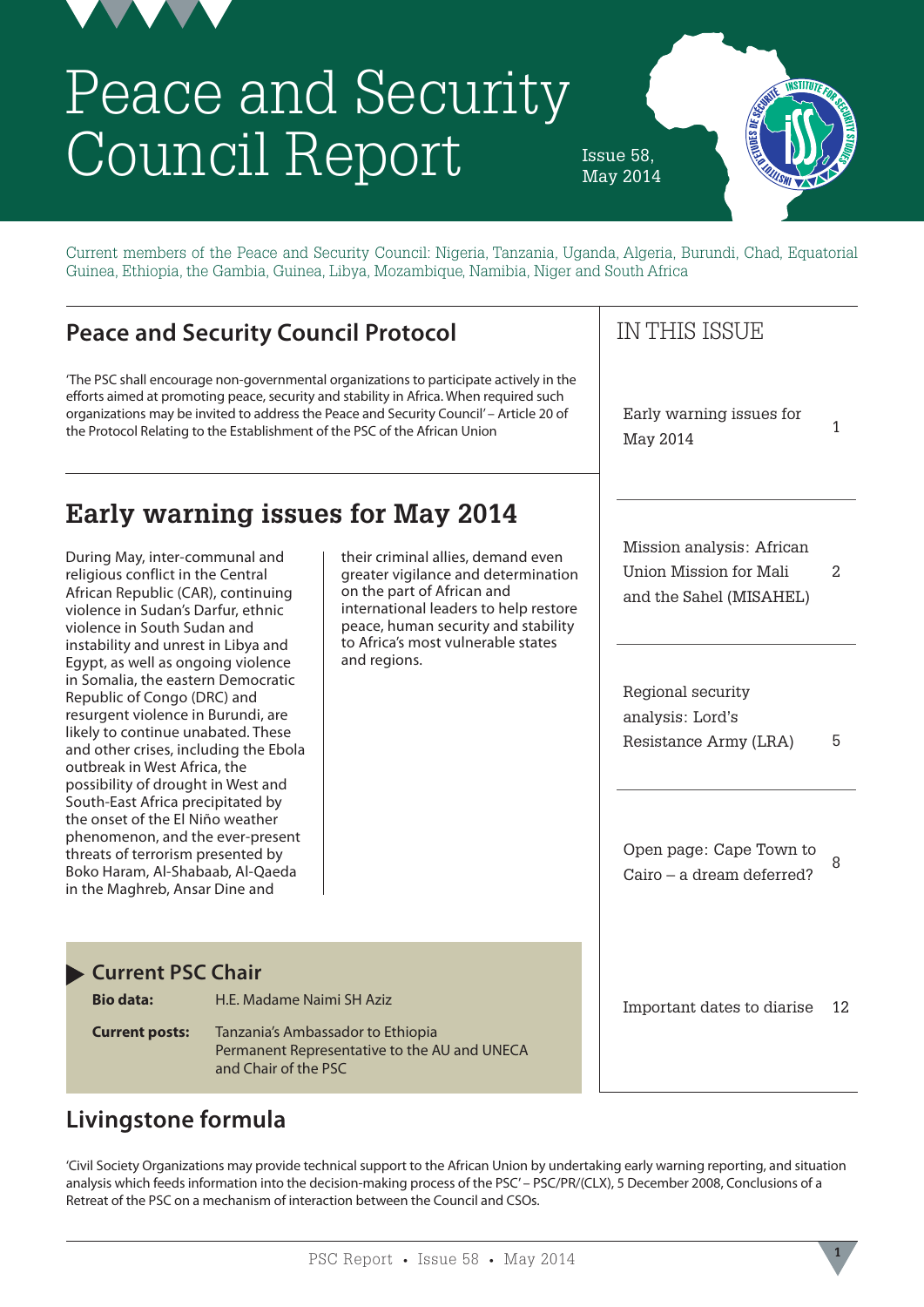



# **Mission analysis**

### AFRICAN UNION MISSION FOR MALI AND THE SAHEL (MISAHEL)

#### **Introduction**

The last country analysis on Mali was published in the September 2013 issue of the *Peace and Security Council Report*. The current analysis focuses on the African Union Mission for Mali and the Sahel (MISAHEL) with its mandate to support Mali in the crisis recovery process and help the countries of the Sahel face security, governance and development challenges. These three components of its mandate are set out in the African Union (AU) Strategy for the Sahel region, whose implementation it manages.

#### **Previous AU press statements and PSC recommendations**

The Peace and Security Council (PSC) of the AU, at its 426<sup>th</sup> meeting held on 7 April 2014, 'welcomed the report of the African Union Commission on the human rights situation in Mali developed on the basis of information gathered by AU Human Rights Observers deployed in Mali, in the implementation of Communiqué PSC/AHG/COMM/2 (CCCLIII) of the Peace and Security Council adopted at its 353rd meeting held on 28 January 2013'. It also welcomed the 'commitment of Malian authorities to combat impunity and to consolidate peace and national reconciliation'.

In a MISAHEL press statement released on 25 March 2014, the head of MISAHEL, Pierre Buyoya, in a meeting with the president of the National Assembly, Issaka Sidibe, 'reaffirmed the commitment of the AU to support Mali in its reconstruction efforts in the face of numerous challenges common to the countries of the Sahel'.

On 20 March 2014, in the press release on the first meeting of defence attachés and security advisors of AU member states accredited to Mali in the framework of the Nouakchott Process, the head of MISAHEL stated: 'The assessment shows that the process is under way in the areas of information

exchange, cross-border cooperation, the fight against terrorism and other organised crime, as well as capacity building for countries and institutions responsible for these issues.' This meeting was an opportunity for the AU to reiterate its willingness to support the efforts of the countries of the Sahel in the fight against terrorism. It was therefore decided that 'a generic concept of operation for mixed units and joint patrols along the borders' would be developed.

At a press conference held on 4 March 2014 in Bamako, Buyoya 'reported on developments in the peace and reconciliation process, how the Nouakchott Process is progressing and the implementation of the AU Strategy for the Sahel'. He also 'welcomed the progress ... made in the peace and reconciliation process with the installation of the National Assembly and the Workshop on lessons learned from past agreements as well as another on the cantonment process'.

The MISAHEL press release of 28 February 2014 gave an account of Buyoya's reception by Algerian authorities. During his visit they discussed 'the peace process in Mali, the security situation in the Sahel, as well as the way forward for enhancing regional security cooperation between the countries of the Sahel-Saharan zone'.

In a press release issued on 23 January 2014, the head of the mission announced that in 2014, 'MISAHEL will give priority to security and development in the Sahel regions'. He also stated that 'all-inclusive talks will be held in Mali in the course of the year', and added that 'MISAHEL intends to bring in extensive African expertise to support Malian authorities in their efforts to meet the legitimate aspirations of justice, social cohesion and individual and collective development for all communities in Mali'. Lastly, it was stated that MISAHEL would endeavour to 'identify common issues for countries of the Sahel in order to offer solutions based on matters which have an impact on development, ranging from religious extremism to decentralisation'.

#### **Crisis escalation potential**

More than a year after Operation Serval and the deployment of the United Nations Multidimensional Integrated Stabilisation Mission in Mali (MINUSMA),

Mali is still facing the challenge of reconciliation, as well as a precarious security situation both in the north of the country and in the Sahel.

There are impediments to the implementation of the Ouagadougou Political Agreement, signed in June 2013 under the aegis of Blaise Compaoré, mediator for the Economic Community of West African States (ECOWAS). These impediments relate in particular to the cantonment, disarmament and demobilisation of National Movement for the Liberation of the Azawad (MNLA) fighters. In addition, the actors have not yet agreed on conditions for the negotiation of a final comprehensive agreement. In the long term, this delay constitutes a risk to the political stability and security of Mali and its neighbouring countries.

From a security point of view, while the terrorist and islamist groups (Al-Qaeda in the Islamic Maghreb [AQIM], the Movement for Unity and Jihad in West Africa [MUJAO] and Ansar Dine) have dispersed, some of their fighters seem to be regrouping. In fact, elements of these groups are making a comeback, as seen in the sporadic attacks over the past few months, particularly in Timbuktu, Gao and Kidal. This resurgence of terrorism threatens the stability of the country.

Beyond the multidimensional crisis from which Mali is still struggling to emerge, the Sahel continues to face challenges related particularly to the regionalisation of the terrorist threat. Niger and Mauritania, due to the porous borders in this region, could provide refuge for the terrorist elements occupying northern Mali. Further to the west, Boko Haram's rise in power has led to its gradual expansion out of its traditional area of operation in northern Nigeria to neighbouring countries. Southern Niger, in particular, has been infiltrated by some of its members. The group's expansion is worrying for the stability of the Sahel as some of its members are reported to have links with AQIM.

Post-Gaddafi Libya is also a major concern for the Sahel. The weakness of state authority (or its absence, in some cases), conflict and tension between communities mean its southern region remains vulnerable. Moreover, this part of the country has been the scene of various forms of trafficking (weapons, drugs and humans), which strengthens the link between terrorism and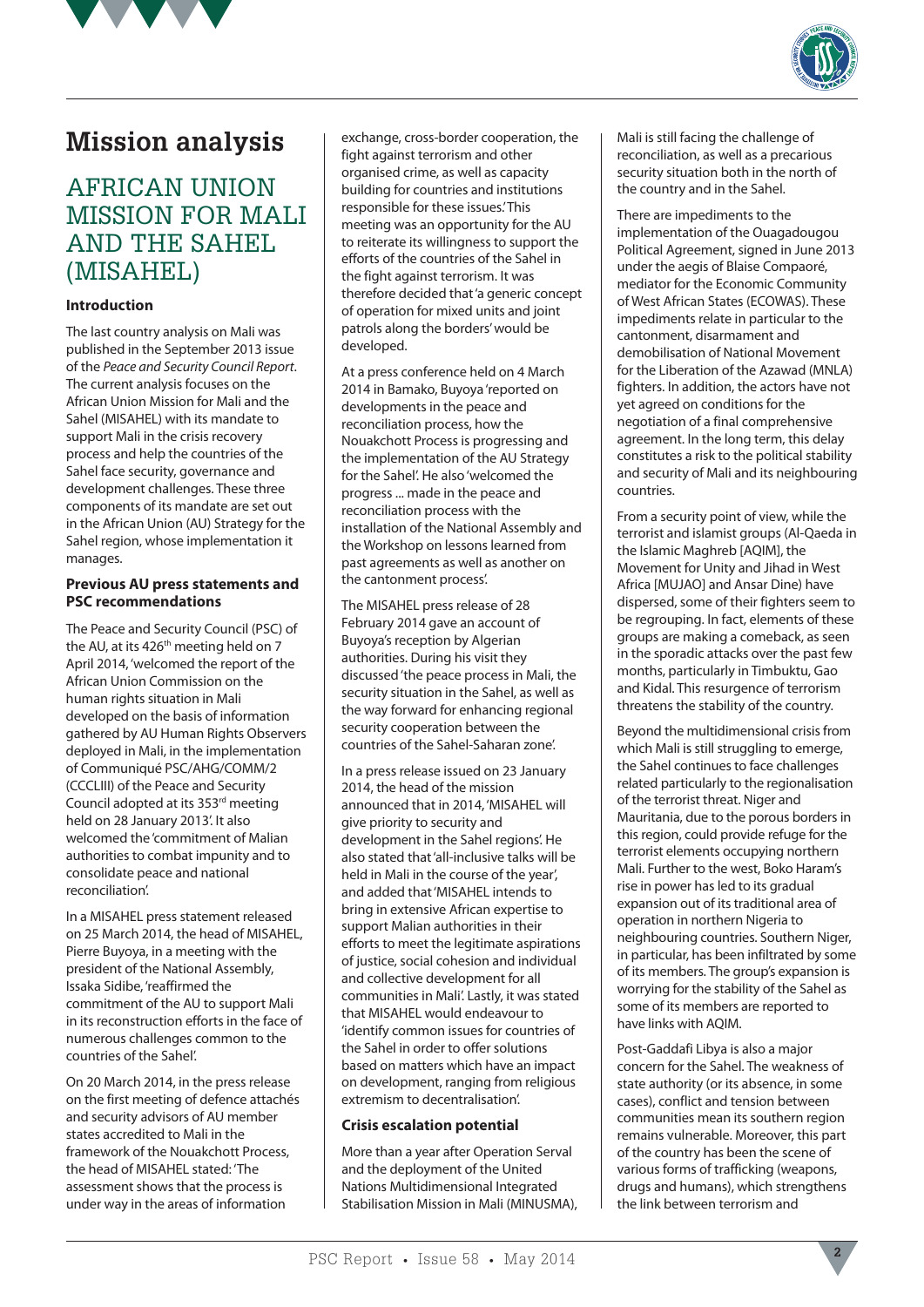



transnational organised crime. Southern Libya, where the terrorist elements who had occupied northern Mali now take refuge, is also suspected of harbouring training camps.

Lastly, the region's pre-election context is a significant additional risk factor. In 2014 and 2015, important elections are to be held in four countries included in the AU Strategy for the Sahel, namely Algeria, Burkina Faso, Mauritania and Nigeria.

#### **Key issues and internal dynamics**

MISAHEL, established by the AU Commission in August 2013, followed the transformation of the African-led International Support Mission to Mali (AFISMA) into a UN mission in July 2013. It is a political mission, in keeping with the progressive involvement of the AU in the Sahel region, starting with the Libyan crisis in 2011. It is for this reason that Buyoya, the former president of Burundi, the High Representative of the AU for Mali and Sahel and head of AFISMA, became head of MISAHEL while retaining his position as High Representative.

While MISAHEL's headquarters are in Bamako, it plans to expand to the other major cities in the region: Algiers, N'Djamena, Niamey, Abuja, Ouagadougou and Nouakchott. Under the terms of the AU Strategy for the Sahel, MISAHEL will focus its efforts on Algeria, Burkina Faso, Libya, Mali, Mauritania, Niger, Sudan and Chad. According to the AU, Côte d'Ivoire, Guinea, Guinea-Bissau, Nigeria and Senegal also deserve special attention.

The establishment of MISAHEL is in keeping with the various legal instruments adopted by the AU to ensure good governance, security and development. Its Strategy for the Sahel is structured around four main areas of activity: political process; human and humanitarian rights; security; and development in the region. The first two areas underpin those of MISAHEL's activities specific to Mali.

While MISAHEL, as a political mission and particularly in light of its regional dimension, is a first for the AU, its actions and the implementation of its mandate will face three main challenges: security developments in the Sahel; the coordination of the initiatives of the various actors involved; and the financing of its activities.

One of the major challenges facing the countries of the Sahel in their efforts to address security issues is the difficulty of effective border control. This difficulty comes with the Sahel's distinct geographic characteristics and the limited human, material and financial resources of the countries concerned. The transnational nature of the threats facing these countries emphasises the need for regional security cooperation through information exchanges and joint surveillance measures. It is essential that MISAHEL mobilises states in the implementation of the Nouakchott Process, included in the security section of the AU Strategy.

Moreover, the AU claims a unique position in coordinating various activities in the Sahel, invoking its 'undeniable comparative advantage, linked to its continent-wide mandate, its experience in the field and its in-depth understanding of the issues'. While the trans-regional nature of the crisis in the Sahel justifies the primacy given to the AU, the tension between the AU and ECOWAS in the management of the Mali crisis is an indication that some regional economic communities (RECs) are reluctant to accept AU coordination.

Lastly, the security issues in the Sahel require a strong and consistent commitment from the international community. In applying the principle of national ownership, the implementation of the MISAHEL action plan is supposed to be supported primarily by financial contributions from African states. However, past experience, including in Mali, has shown that the mobilisation of local resources can be slow. The fact that the AU depends primarily on financial support from external partners in the implementation of its strategy raises the question of the real commitment of its member states, in light of the political views expressed.

#### **Geopolitical dynamics**

#### *Africa and RECs*

Within its mission framework, MISAHEL must not only take into account the traditional rivalry between Algeria and Morocco but must also deal with the risk of overlapping jurisdiction between different organisations in the Sahel.

King Mohammed VI's attendance at the inauguration of the president of Mali, Ibrahim Boubacar Keita, in September 2013 and his visit to Mali in February

2014 indicate Morocco's growing interest in the country. Visits to Algeria made by several Malian officials, notably President Keita (18–19 January 2014), the Minister of Defence, Soumeylou Boubeye Maiga (9 March 2014) and Zahabi Sidi Ould Mohamed, Minister of National Reconciliation (20 April 2014), seem to indicate that Malian authorities favour mediation conducted under the aegis of Algeria. The possible rivalry between Algeria and Morocco in the negotiations between the Malian government and armed groups is also reflected in the mediation proposal made by Algeria on 15 January 2014. It is supported by the Coalition for the People of Azawad (CPA), a breakaway faction of the MNLA, while the MNLA invited Morocco to become involved in the resolution of the crisis.

Regional initiatives with limited results, such as the Joint Military Staff Committee (CEMOC), or with ambitious goals, such as the Fusion and Liaison Unit (UFL), were created in April 2010 to address the terrorist threats affecting states in the region (particularly Mali, Niger, Mauritania, Libya and Algeria). Since the crises in Libya and Mali, other regional organisations, including several RECs, have become involved in order to address the structural factors underlying the Sahelian crises (drought, food insecurity, isolation, crime).

The question thus arises as to what role MISAHEL could play beyond setting regional demarcations to limit possible tension emerging from the distribution of tasks among different regional actors such as ECOWAS, the Economic Community of Central African States (ECCAS), the Community of Sahel-Saharan States (CEN-SAD) and the Arab Maghreb Union (UMA).

Therefore, the proposed common strategy for ECOWAS, the West African Economic and Monetary Union (WAEMU) and the Permanent Interstates Committee for Drought Control in the Sahel (CILSS), called the Consistency and Regional Action Programme in West Africa for the Stability and Development of the Sub-Saharan-Sahelian Areas (PCAR), reiterates the need for MISAHEL to also act as a coordinator with states such as Algeria, Libya and Mauritania that are not members of ECOWAS.

The establishment of new cooperation frameworks such as the G5 (Burkina Faso, Mauritania, Mali, Niger and Chad) also illustrates the power relations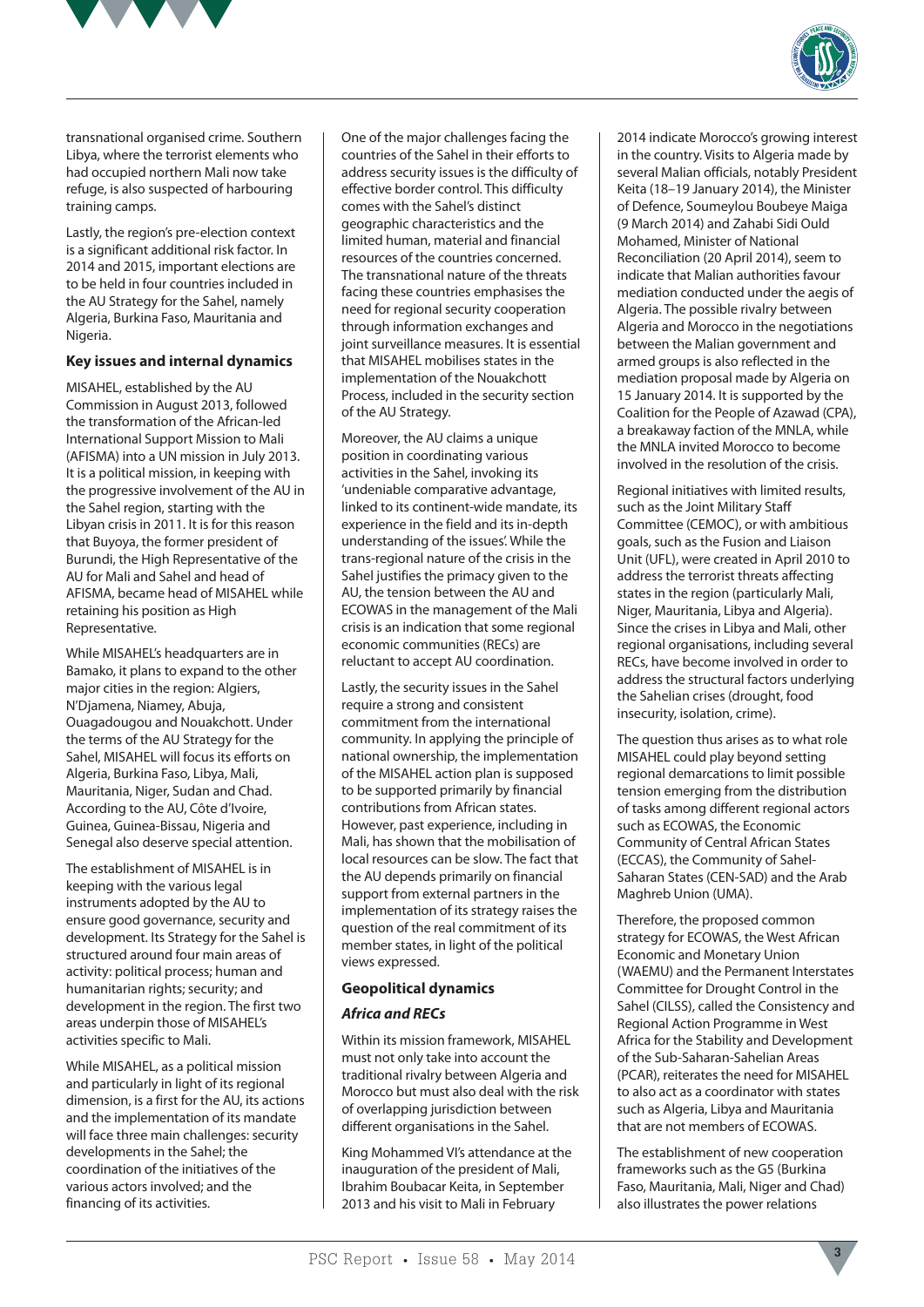



between member states in several organisations. This proliferation of institutions primarily indicates that MISAHEL must still make an effort to establish its leadership in the region in order to achieve results.

#### *United Nations*

In view of the implementation of its Integrated Strategy for the Sahel, developed in partnership with the AU and ECOWAS, the UN created a Steering Committee and three regional working groups covering the main axes of the strategy.

A coordination platform, responsible for monitoring the implementation of Sahelian strategies, was created on 5 November 2013 in Bamako under the chairmanship of Mali for the following two years. Furthermore, cooperation between the UN, more specifically the UN Office for West Africa (UNOWA), and MISAHEL was formalised on 21 February 2014 with the establishment of a Technical Secretariat. Chaired jointly by the AU and the UN, the Technical Secretariat is composed of ECOWAS, the African Development Bank (AfDB), the World Bank, the Islamic Development Bank (IDB), the Organisation of Islamic Cooperation (OIC), the UMA, ECCAS and the CEN-SAD.

In accordance with the principles set out in resolutions 2056 (2012) and 2100 (2013) of the UN Security Council, the main challenge will be to increase cooperation efforts between the AU, the UN and the RECs in the field.

#### *International community*

The European Union (EU) was one of the first international actors to develop a Strategy for Security and Development in the Sahel. The strategy's implementation has been coordinated by a special representative, Michel Reveyrand de Menthon, since March 2013. This strategy, first implemented in March 2011, took on additional activities following the Mali crisis, in particular through various training programmes and by strengthening the Malian and Nigerien armed forces through three missions: the EU Training Mission in Mali (EUTM Mali), EUCAP Sahel Niger and, from 15 April 2014, EUCAP Sahel Mali.

France has invested in the Sahel both politically (supporting the African Peace and Security Architecture) and militarily (Operation Serval in 2013 and the

reorganisation of its military presence in the Sahel-Saharan band).

In addition to its surveillance system in place in some of the countries of the Sahel (Burkina Faso and Niger), the United States (US) continues capacity building in, and strengthening security cooperation among, the states of the Sahel in the fight against terrorism. particularly within the framework of the Trans-Sahara Counterterrorism Partnership (TSCTP) and through the annual regional exercise, Flintlock.

The strengthening of regional and international cooperation in this region is also managed within the framework of the Sahel Region Capacity Building Working Group of the Global Counterterrorism Forum (GCTF). This framework, under the joint chairmanship of Turkey and the US, is presented as a discussion platform charged with identifying capacity shortfalls and suitable solutions in the areas of police and judicial cooperation, border security, the fight against extremism and the financing of terrorism.

Lastly, the action taken by other countries, such as Switzerland and the United Kingdom (UK), can be seen in their appointment of Special Envoys for the Sahel, in these cases Didier Berberat and Stephen O'Brien respectively.

#### *Civil society*

The AU Strategy makes provision for supporting civil society organisations, particularly in the section on 'consolidation of the rule of law and strengthening of democratic institutions'. It also makes provision for operational partnerships with these institutions in its actual implementation. MISAHEL could build on initiatives already in place at the regional level. The first forum bringing together 123 civil society representatives from the Sahel region was held in Algiers in June 2013 to try to offer solutions to the crisis in Mali, especially its human dimension.

#### **Scenarios**

#### *Scenario 1*

Due to its efforts to coordinate the various mediation initiatives in Mali, MISAHEL facilitates the resumption of a comprehensive and inclusive dialogue between the Malian government and armed groups and manages to further the process of national reconciliation. At the same time, it succeeds in

strengthening cooperation between intelligence services and the defence and security forces of the countries of the Sahel, as provided for in the Nouakchott Process. These forces, with the support of international partners, manage to reduce significantly the terrorist threat and transnational crime in the Sahel.

#### *Scenario 2*

Despite the support of MISAHEL in the dialogue and reconciliation process, the breakdown in trust between the Malian government and armed groups persists and the struggle for influence between the various mediators reduces the negotiations' prospects of success. The lack of financial, human and logistical resources and political will on the part of states delays the objectives of the Nouakchott Process.

#### *Scenario 3*

Due to persistent delays in the dialogue and reconciliation process, the security situation deteriorates following renewed hostilities between certain armed groups and the Malian army. Crises arise in other countries of the Sahel, in particular as a result of heightened tension, including increased tension in pre-election contexts, and there are recurrent attacks by terrorist groups and armed militias. As a result, MISAHEL does not reach its political objectives in Mali and is faced with the emergence of new crises.

#### **Options**

#### *Option 1*

The AU could entrust MISAHEL with a more active role in the coordination of mediation efforts, in order to ensure better coherence between the actors involved in the dialogue and the national reconciliation process. In order to avoid conflicts of interest, MISAHEL could define a new framework, incorporating all actors, so that negotiations could be resumed immediately.

#### *Option 2*

In an environment where there is a strong risk of various African actors' efforts overlapping in terms of peace and security issues, the challenge for MISAHEL is to ensure that organisations with experience in the region (ECOWAS) or with specific expertise (CILSS) are involved in implementing its plan of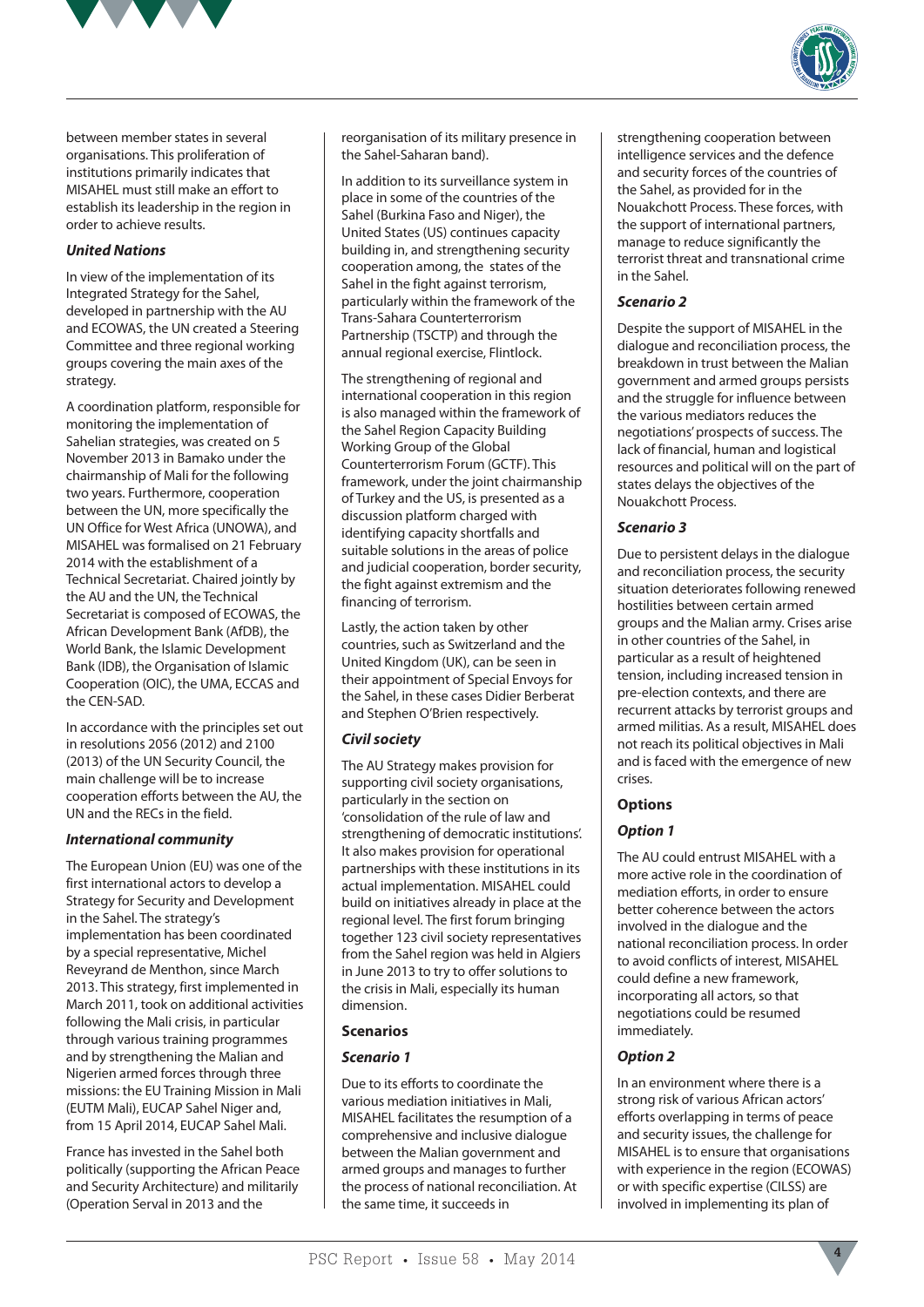



action and that their strategies are taken into account in any developments within MISAHEL and its mandate.

#### *Option 3*

MISAHEL covers a vast geographic region where security challenges may arise in different ways locally in the same country. In light of the mission's current resources, the multitude of factors contributing to instability may be an obstacle to its effectiveness in the field. It should therefore ensure that it has sufficient funding and that it musters the resources to set up sub-offices, particularly in Algeria, Burkina Faso, Niger, Nigeria, Chad and Mauritania.

#### **Documents**

#### *AU documents*

- Press statement of the Peace and Security Council of the AU, 426<sup>th</sup> meeting, Addis Ababa, 7 April 2014
- MISAHEL press release, Addis Ababa, 20 March 2014
- Report of the Chairperson of the AU Commission on the situation in the

Sahel region (PSC/MIN/3 (CCCXIV)), Bamako, 20 March 2012

- MISAHEL press release, Bamako, 4 March 2014
- MISAHEL press release, Bamako, 28 February 2014
- Reports of the Nouakchott Process ministerial meetings regarding strengthening cooperation in security matters and making the African Peace and Security Architecture in the Sahel-Saharan region operational: Nouakchott, 17 March 2013; Ndjamena, 13 September 2013; Niamey, 19 February 2014
- Reports on the meetings of Heads of Intelligence and Security Services for the Nouakchott Process, Bamako, 18 April 2013; Abidjan, 20–21 June 2013; N'Djamena, 11 September 2013; Niamey, 17 February 2014
- The AU Strategy for the Sahel region, Niamey, 19 February 2014

#### *ECOWAS documents*

Community Development Plan, 'Regional Coherence and Action Programme for the Development of Sahel-Saharan areas (PCAR)', ECOWAS, 2014

#### *United Nations documents*

- Resolution 2056 of the UN Security Council, 5 July 2012
- Resolution 2100 of the UN Security Council, 25 April 2013
- UN Integrated Strategy for the Sahel, 2013

#### *International community*

EU Strategy for Security and Development in the Sahel, 2011

# **Regional security analysis**

### LORD'S RESISTANCE ARMY (LRA)

#### **Previous AU/PSC communiqués and recommendations**

In a press release dated 22 April 2014, the AU Commission (AUC) announced that the AU-led Regional Task Force (AU-RTF) troops in the Central African Republic (CAR) had captured a highranking Lord's Resistance Army (LRA) commander, Lt Charles Okello, three days earlier. The AUC commended the AU-RTF for its successive successes against the LRA, which led to a decrease in LRA attacks on civilians.

In its follow-up on the LRA issue, the PSC listened to the report of the AUC Chairperson on the 'Implementation of

the African Union-Led Regional Cooperation Initiative (RCI) for the Elimination of the Lord's Resistance Army' in its meeting on 17 June 2013. The Commissioner for Peace and Security also briefed the PSC and representatives of the Democratic Republic of Congo (DRC), South Sudan and Uganda (as member countries of the RCI-LRA), Rwanda, the EU, the UN, the CAR and the Joint Coordination Mechanism (JCM). The JCM is chaired by the AU Commissioner for Peace and Security and comprises the Ministers of Defence of RCI-LRA members and the AU-RTF, which in turn is composed of units provided by the affected countries. The Chair of the JCM referred to the situation in the CAR as one of the most serious problems affecting efforts to hunt down the LRA. The report of the Chairperson on the LRA added: 'The evolution of the situation in the CAR since the resumption of hostilities by the Seleka rebel group in December 2012 has negatively impacted ... the implementation of the RCI-LRA.'

The Chairperson's report PSC/PR/2 (CCCLXXX) was prepared and presented after a request made by the Council through its communiqué PSC/PR/COMM (CCCXXI) following its 321st meeting held on 22 May 2012. The comprehensive report covered numerous developments and challenges concerning the operationalisation of the RCI-LRA, the operations of its various components, activities being undertaken by the AU Special Envoy for the LRA and interaction with the UN, as well as efforts to mobilise international support for the regional initiative to combat the LRA.

The report included updates on the activities of the RCI-LRA involving the communiqué PSC/PR/COMM.2 (CCCLXXX) on the implementation of the RCI-LRA. The PSC commended the operationalisation of the various components of the RCI-LRA and the contribution of troops to the AU-RTF, as well as 'the increasing military pressure being exerted on the group, which led to the capture of key commanders and the surrender of a number of its elements'.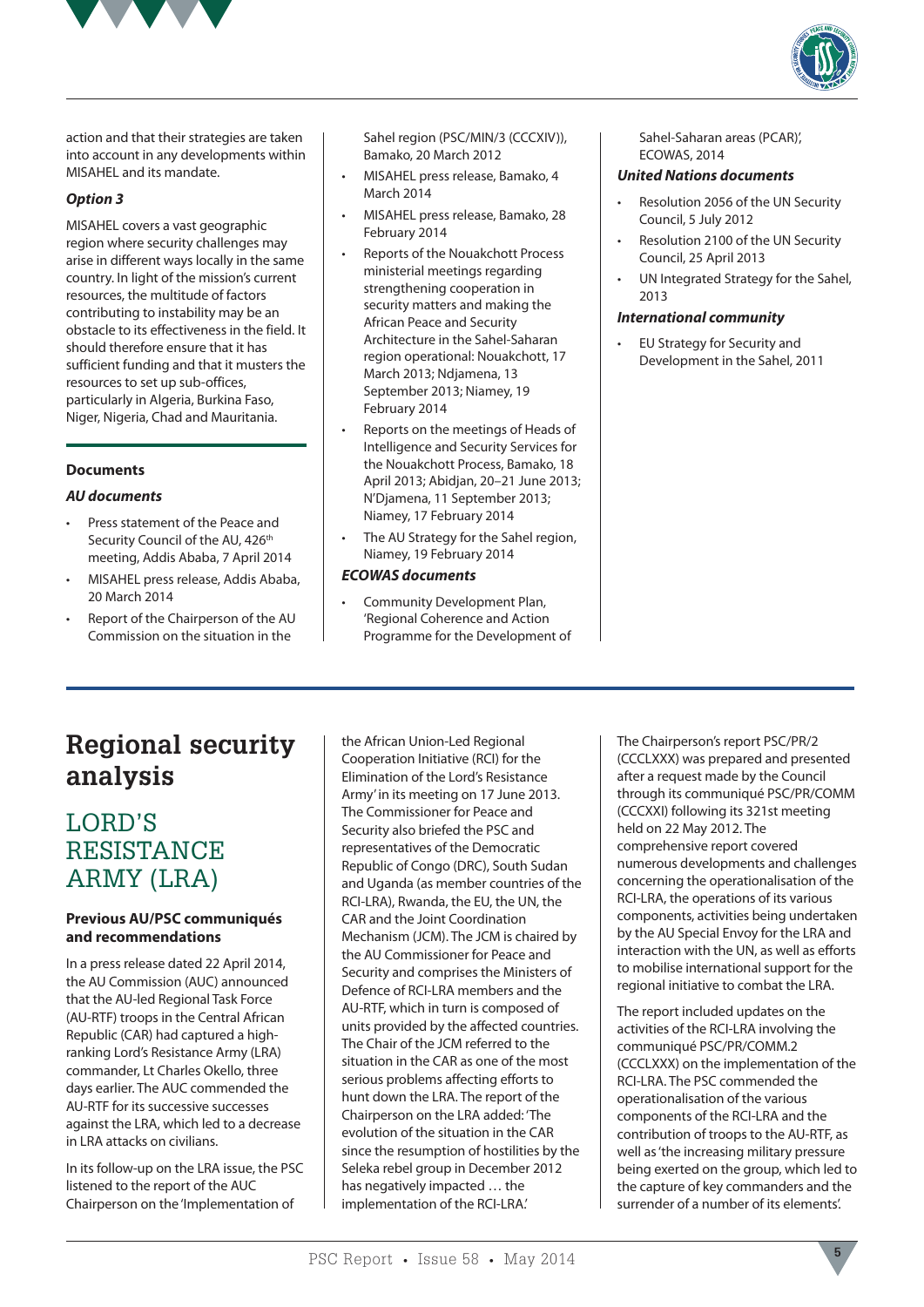



The communiqué also highlighted the negative impact of the situation in the CAR on the operations of the RCI-LRA in the CAR and beyond.

#### **Crisis escalation potential**

A December 2012 report by the UN Office for the Coordination of Humanitarian Affairs (OCHA) said that over 326 000 people remained displaced in areas that were threatened by the LRA in east-central Africa. Most of the displaced people were living as refugees in the CAR, the DRC and South Sudan.

In late March 2014 it was reported that the LRA had forged an alliance with the notorious Christian militia group, anti-balaka, to fight Muslims and foreign forces in the CAR. The UN also confirmed that the alliance was responsible for a spike in attacks on Muslims and peacekeepers in the CAR. At the end of March 2014 a clash between members of the African-led International Support Mission to the CAR (MISCA) and the LRA and anti-Balaka alliance resulted in 20 deaths in Bangui. The deteriorating security situation in the CAR has negatively affected the AU-led campaign against the LRA elements in that country and created a safe haven for the group.

According to the US-based civil society organisation The Resolve, LRA fighters have abducted more than 200 people in a 'quiet surge of violence' in isolated areas of the CAR since the 2013 coup. The LRA alliance with anti-balaka, which is blamed for numerous brutal killings and attacks on the MISCA, has made the latter's activities more complex. About a quarter of the country's 4,6 million people have been displaced since the start of the crisis and thousands have been killed.

The March 2013 coup in Bangui has allowed the LRA more space and freedom to commit its atrocities. In June alone, the LRA killed 19 civilians and abducted 68 in Haut Kotto in the CAR. The LRA Crisis Tracker records reflected 16 additional LRA attacks from January to June 2013 in the eastern CAR.

The LRA's ability to adapt to evolving political and security developments in difficult terrain is evidenced by its survival and expansion into the DRC and CAR. Given the fragile security arrangements in Central Africa, the LRA continues to present a grave threat to the wellbeing of civilians in the DRC, South Sudan and the CAR, as well as to

the ongoing peace and political processes in these countries. The LRA also continues to take advantage of the escalating security problem in the CAR. The security and political crisis in the CAR has made dealing with local rebel groups a priority, adversely affecting the campaign against the LRA. The possibility of the LRA forming opportunistic alliances with regional governments or other rebel groups and the alleged support from elements in the Sudanese army are also cause for concern. Moreover, ongoing instability in the eastern DRC and escalating fighting in South Sudan may also enable the LRA to rebound.

#### **Key issues and internal dynamics**

On 22 April Uganda announced it had captured one of the commanders of the LRA and freed ten hostages following a battle. According to the Ugandan army, which is leading the AU-coordinated and US-backed mission to capture LRA leaders, Charles Okello was captured in the south-east of the CAR.

Quoting defectors from the LRA in April 2014, the Ugandan state newspaper *New Vision* reported that members of the brutal group were tired and disillusioned and wanted to defect. The newspaper claimed that most LRA fighters did not want to fight anymore. According to the report, the rebels claimed that it had been a long time since they had communicated with their infamous leader, Joseph Kony.

Encouraging the defection of LRA fighters is a top priority for those fighting the LRA. A significant majority of the remaining LRA fighters may well be abductees. The AU-led mission has expanded efforts to promote defections from the LRA's ranks, using leaflet drops, radio broadcasts, aerial loudspeakers and the establishment of reporting sites where LRA fighters can safely surrender. Reports show that the campaign air-dropped more than 1 million leaflets encouraging defections at 17 locations in the LRA-affected areas of the CAR, the DRC and South Sudan. The leaflets, produced in several local languages by Invisible Children, promise fair treatment by the Ugandan government for those who leave the LRA. The effort is showing results. In December 2013, 19 individuals, including nine Ugandan males, defected from the LRA in the CAR, the largest defection since 2008.

Despite the huge geographic and logistical challenges faced by the AU-RTF, the campaign is succeeding in reducing the LRA's capacity to attack civilians. According to OCHA, between 2010 and 2013, some 50 per cent fewer people were abducted and 75 per cent fewer were killed by the LRA. 'Since 2012, the African Union-led forces have removed two of the LRA's top five commanders from the battlefield, and we have credible reporting that a third, Okot Odhiambo – who was the LRA's second-in-command and an International Criminal Court [ICC] indictee – was killed late last year.' The number of defections and releases from the LRA has also dramatically increased, further reducing the LRA's capacity.

According to the LRA Crisis Tracker, the group committed 90 attacks in the first half of 2013, a 54 per cent drop from the 194 attacks in the first half of 2012. In particular, the DRC experienced a significant drop, from 158 LRA attacks in the first half of 2012 to 66 in the first half of 2013. However, the report noted that despite the dramatic drop in attacks, LRA forces killed more civilians in the first half of 2013 (47) than during the first half of 2012 (32), a 47 per cent increase. Taking advantage of the political and security crisis in the CAR, the LRA committed its most notable attacks in the first half of 2013, in the eastern CAR's Haut Kotto prefecture.

Some of the RCI-LRA member countries experience persistent difficulties in providing logistical support to their contingents operating as part of the AU-RTF, included mobility (air and ground), medical support, rations and effective communications. Funding for the AU-RTF HQ and the JCM Secretariat also lacks the required level of predictability and sustainability.

The LRA is taking advantage of the current situation in the CAR and exploiting the instability in the DRC. The activities of the AU-RTF are seriously compromised by the changing security and political situation in the CAR, while the current operational limitations present a serious challenge to the continued effective implementation of the RCI-LRA in the CAR. Currently, the LRA is poaching and trading ivory from the Garamba National Park in the north-eastern DRC. The situation in the CAR has further destabilised the north-eastern region of the country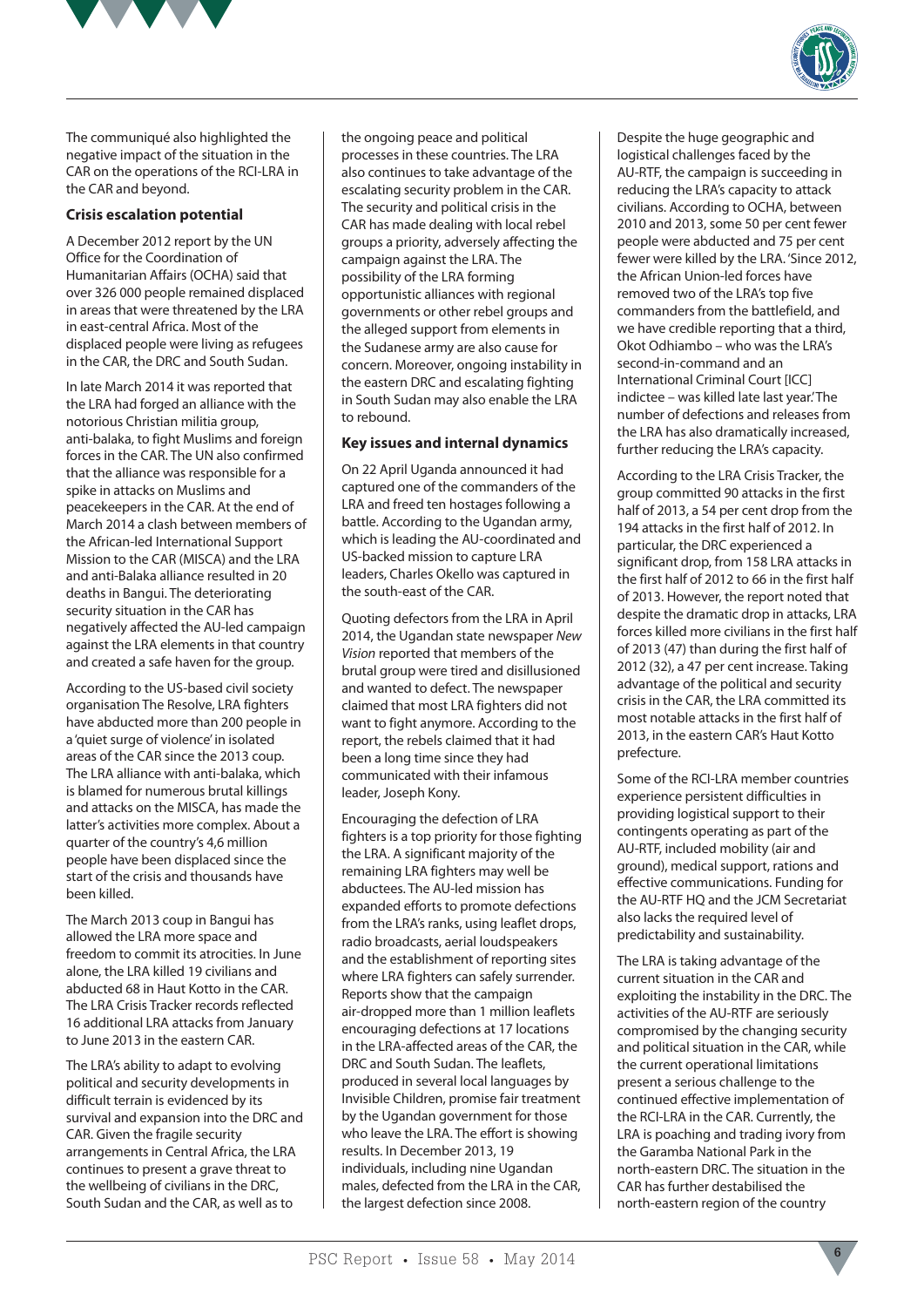



bordering Kafia Kingi and has made the enclave even more attractive to LRA commanders.

LRA leaders were the first individuals indicted by the ICC in 2005 for war crimes and crimes against humanity, including murder, rape and the forced recruitment of children.

#### **Geo-political dynamics**

#### *Africa and RECs*

On 19 July 2013, the PSC authorised the African-led International Support Mission in the CAR (AFISM-CAR), which incorporated elements of the existing Mission for the Consolidation of Peace in the CAR (MICOPAX). The mission was given several mandates, including the protection of civilians and restoring the authority of the central government. It operates alongside the AU-RTF, although no mechanism to coordinate activities and share information has yet been established.

A report by The Resolve has stated that elements of the Sudan Armed Forces (SAF) in Kafia Kingi actively sheltered senior LRA commanders and provided them with limited material support. The Resolve said that 'according to LRA defectors and other sources, LRA leader Joseph Kony himself had first travelled to the Kafia Kingi enclave in 2010. He returned to Kafia Kingi in 2011 and was present there throughout parts of 2012.' The LRA's ability to operate in Kafia Kingi with Sudanese support poses a severe threat to regional efforts to eliminate the rebel group. If The Resolve's allegations are accurate, it will be a big blow to the regional operation against the group. It will also strain regional relations and possibly weaken cooperation to eliminate the group.

Sudan's support for the LRA dates back to 1994. In the absence of effective diplomacy, Sudanese government officials have refused to cooperate fully with regional counter-LRA initiatives and have denied allegations about the LRA's presence in Kafia Kingi. Michael Poffenberger, executive director of The Resolve LRA Crisis Initiative, said: 'As long as Kony is able to find a safe haven in Sudan, he can avoid pursuit by Ugandan forces by simply crossing the border whenever they get close.' Sudan has consistently denied the accusation.

#### *United Nations*

In his report to the UN Security Council on the LRA, UN Secretary-General Ban Ki-moon requested partners to support the AU-led campaign against the LRA. He said: 'Only by providing the necessary resources will we be able to ensure the success of continuing efforts by the national authorities, the African Union and other international partners in this regard.'

Efforts by the UN, AU and international partners to address the threat and impact of the LRA and Kony are becoming more coordinated. The UN Regional Office for Central Africa (UNOCA), a political mission established in 2011, is playing an important role in fostering a coordinated UN response.

#### *International community*

On 23 March, the US announced it would boost the counter-LRA mission by deploying at least four helicopters to help find Kony. The CV-22 Osprey helicopters now support the AU Regional Task Force. The high-speed, night-capable Ospreys will be vital for transporting AU troops operating in the CAR, South Sudan and the DRC. The Obama Administration also approved an additional 150 special operations forces and other air personnel to fly and maintain the aircraft. As detailed in the US War Powers Act notification, this will increase the total number of US forces in Uganda from 100 to around 300 troops.

The US is the most visible international partner supporting the fight against the LRA. The US government has designed a comprehensive, multi-year strategy to end the threat the LRA poses to civilians and regional stability. The strategy outlines four key objectives: increased protection of civilians; the apprehension or elimination of Kony and senior LRA commanders from the battlefield; promotion of defections and support for the disarmament, demobilisation and reintegration of remaining LRA fighters; and the provision of continued humanitarian relief to affected communities.

In March 2014 the EU announced that it would provide close to €2 million to support the fight to eliminate the LRA and support the RCI-LRA for a period of 17 months. The support is intended to cover staff allowances, communication equipment and operational costs.

#### **Scenarios**

Given the nature of the LRA and the state of security in the region, the following are potential scenarios:

#### *Scenario 1*

The addition of modern aircraft and extra soldiers by the US facilitates the successful hunt for LRA fighters and the protection of civilians.

#### *Scenario 2*

The possibility of a rift in the LRA leadership results in more high-level defections by captives. Such a scenario would help the regional force to gather vital information about the locations and operations of the group, thereby leading to further operational successes. The capture or killing of Kony with necessary external support restricts the LRA's sphere of activity and helps capture or kill other LRA leaders and fighters, thereby putting an end to two decades of LRA atrocities.

#### *Scenario 3*

The new crisis in South Sudan and ongoing instability in the CAR weakens the regional force and adds to the logistical and financial challenges faced by the task force, which creates fatigue and rifts between the different national armies that make up the mission.

#### *Scenario 4*

Kony's proven presence in Sudan escalates regional tension and continues the legacy of proxy conflict in the region. The merger of the LRA with other regional armed militias in South Sudan, Darfur, Rwanda or the DRC effectively multiplies the magnitude of the existing security threat.

#### **Options**

Given the above scenarios, the following options could be considered by the PSC to improve security and stability in the region:

#### *Option 1*

The PSC could continue to request the involvement of partners and the UN to resolve the logistical and financial challenges faced by the regional task force by improving aerial surveillance and human intelligence in Central Africa. The PSC could design a specific hybrid plan with the UN Security Council to develop a joint response strategy based on a close partnership with UN missions in the war-affected countries and which would address defensive gaps in the eastern CAR as well as much of the northern DRC. Such mechanisms could help improve the safety of civilians in the region.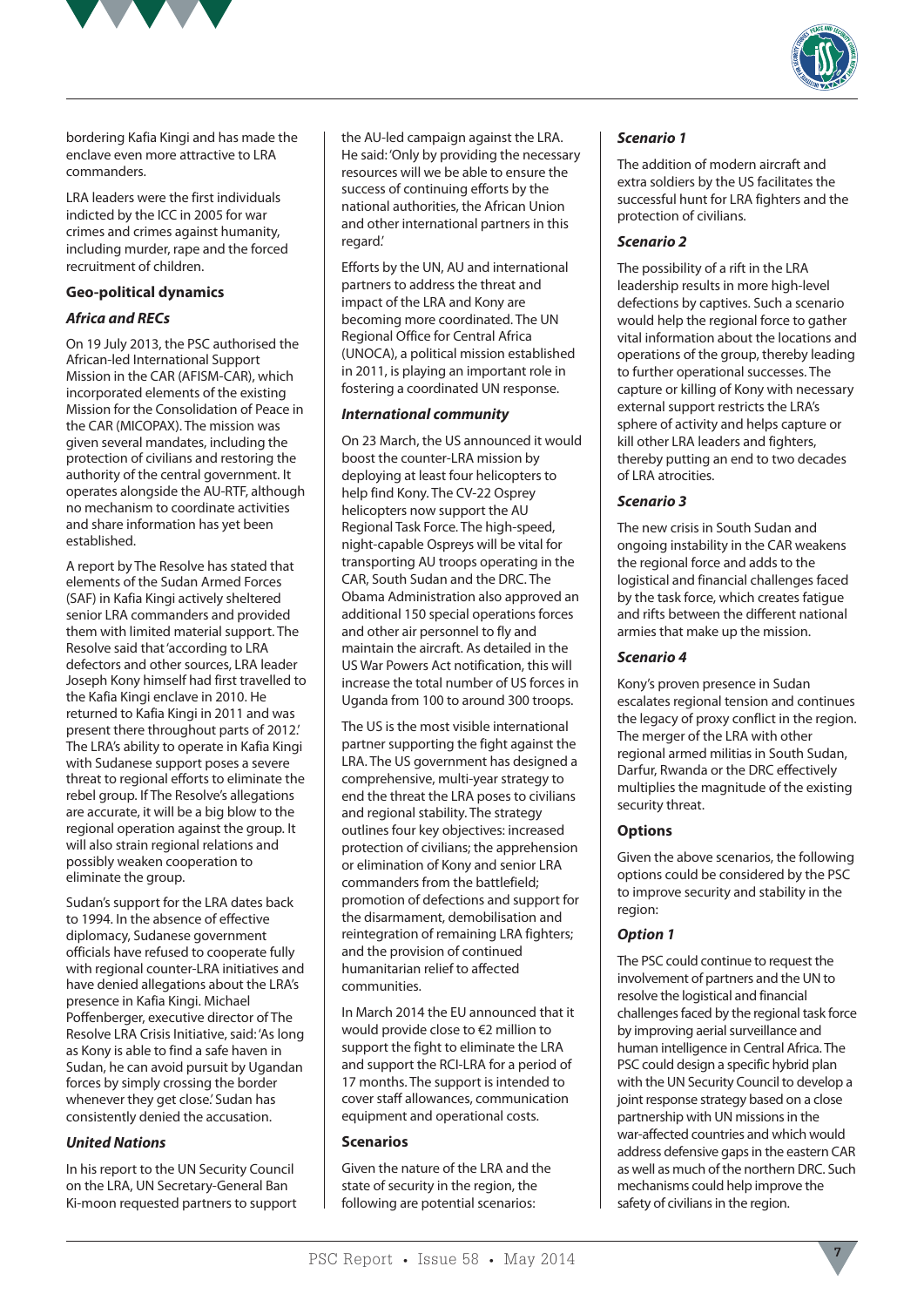



#### *Option 2*

The PSC, through the AU special envoy to the LRA, could try to include Khartoum in efforts to eliminate the LRA. The envoy could also initiate discussions between the DRC and Ugandan governments to improve intelligence sharing and cooperation.

#### *Option 3*

The PSC, in collaboration with members of civil society active in the area, could encourage countries affected by the LRA to take measures to address the trauma experienced by LRA victims through traditional and state conflict resolution and legal institutions. The PSC could also institute and support more defection initiatives.

#### *Option 4*

The AU could consider the possibility of convening a mini-summit of the RCI-LRA member states and other countries like Sudan at the level of heads of state on the sidelines of the next AU Summit, to thoroughly discuss the LRA issue and develop ways to effectively and permanently eliminate the group while ensuring greater protection for potential LRA victims.

#### **Documentation**

#### *AU documents*

(PSC/PR/COMM.(CCCLXIII)) (25 March 2013), Communiqué on situation in the Central African Republic (CAR)

Press release on the Central African Republic (CAR), Addis Ababa, Ethiopia (24 March 2013)

(PSC/PR/COMM(CCCLXII) (23 March 2013), Communiqué on situation in the Central African Republic (CAR)

Press release on situation in the Central African Republic (CAR) (4 January 2013)

(PSC/PR/2(CCCXLV) (6 December 2012), Report of the Chairperson of the Commission on the situation in the CAR

(PSC/PR/COMM.1(CCLV) (6 December 2012), Communiqué on situation in the Central African Republic (CAR)

(PSC/PR/2(CCXV) (8 January 2009), Report of the Chairperson of the AU Commission on the situation in the Central African Republic (CAR)

PSC/PR/Comm.(CCXV) (8 January 2009), Communiqué on situation in the Central African Republic (CAR)

PSC/PR/COMM.2 (CCCLXXX), Communiqué on the implementation of the Regional Cooperation Initiative for the Elimination of the Lord's Resistance Army (LRA) (17 June 2013), Addis Ababa, Ethiopia

PSC/PR/2 (CCCLXXX) Report of the Chairperson of the AU Commission on the

'Implementation of the African Union-Led Regional Cooperation Initiative (RCI) for the Elimination of the Lord's Resistance Army' (17 June 2013), Addis Ababa, Ethiopia

Press release: Democratic Republic of Congo hands over 500-strong contingent to the African Union-led Regional Task Force for the elimination of the Lord's Resistance Army (13 February 2013), Addis Ababa, Ethiopia

Press release: Important action-oriented decisions adopted by the 2nd Ministerial Meeting of the Joint Coordination

Mechanism of the Regional Cooperation Initiative for the Elimination of the Lord's Resistance Army (16 January 2013), Addis Ababa, Ethiopia

(PSC/PR/COMM.1 (CCCXLI) (13 November 2012), Communiqué on the Prevention and Combating of Terrorism and Violent Extremism in Africa

Press Release on the 2nd Regional Ministerial Meeting on the Lord's Resistance Army (LRA) (6–8 June 2011), Addis Ababa, Ethiopia

Assembly/AU/6(XIII) (1–3 July 2009), Report of the Peace and Security Council to the African Union on its Activities and the State of Peace and Security in Africa, 13th Ordinary Session, Sirte, Libya

(PSC/PR/2(CCXV) (8 January 2009), Report of the Chairperson of the Commission on the situation in the Central African Republic

PSC/MIN/Comm.2 (CLXIII) (22 December 2008), Communiqué on the situation in the eastern part of the Democratic Republic of Congo (DRC)

# **Open page**

### CAPE TOWN TO CAIRO – A DREAM DEFERRED?

In January 2014, at the AU Summit in Addis Ababa, Dr Nkosazana Dlamini-Zuma, Chair of the AU Commission, anticipated Africa's achievements by the year 2063. She highlighted many possibilities, including a high-speed rail network linking the peoples and regions of an integrated and united Africa. Although not referenced in her speech, it is difficult to contemplate Africa four decades from now without the expectation of at least one reasonably fast, unbroken, heavy haul, north-south rail route, linking the southerly regions of Africa to North Africa and beyond.

Hampered by at least three different rail gauges, three broken links, inhospitable terrain and sporadic political turmoil, there is still no continuous north-south

continental railway line between South Africa and Egypt, as proposed more than a century ago by Cecil Rhodes.

Such a transportation link should logically be the 'spine' that joins north to south and intersects essential east-west rail links, traversing Northern, Central and Southern Africa, functioning as rail 'ribs' that reinforce and strengthen the economic capacity and capabilities of 21st century Africa. Yet, at a time when trains routinely criss-cross North America, Europe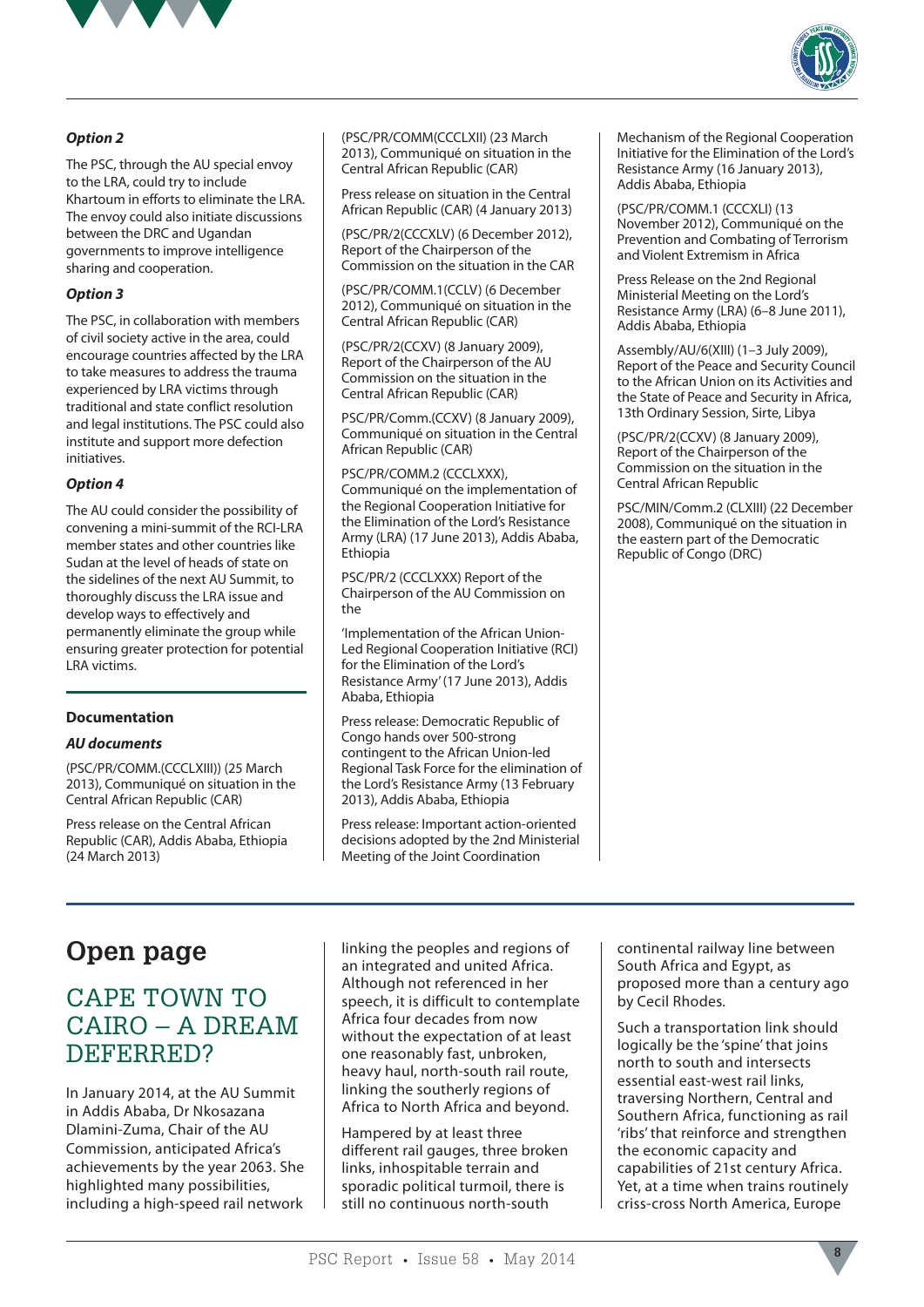



and Asia, there is no train capable of travelling between Cape Town and Cairo and there are no functioning east-west transcontinental lines.

The absence of an African rail 'spine' is surprising in view of the number of rail conferences that have taken place in Africa, the impressive projects that have been planned, the reports that have been produced and the progress that has been made in some African regions to develop regional rail transportation networks, particularly in Northern, Eastern and Southern Africa.

At a meeting in Brazzaville in 2006, for example, the African Rail Union's report on *Rail Development* in Africa noted that 14 countries in Africa did not even have rail networks. It provided the following list of reasons for Africa's glacial approach toward the development of an intra-continental rail network:

- Lack of political goodwill to work out real transport policies
- Gradual abandonment of operational subsidies granted to the rail industry
- • Extraordinary road transport development
- Investments reserved for roads due to procedures and policies applied by international institutions (the World Bank)
- (Report/ratio 26 per cent road against 13 per cent rail)
- Fall in railway investments (maintenance and renewal)
- Since the 1950s: doubling of investments intended for roads
- Since the 1980s: priority given to agriculture
- Since the 1990s: economic adjustments
- Priority given to human resource management in adjustment programmes of the transport sector (PAST)

Subsequently, in 2009, South Africa's NATMAP 2050 Master Plan recorded that, 'in 2007 the Africa

Union together with the Union of African Railways resolved that standard gauge should be adopted for the construction of new railway lines on the continent'.

The 2007 AU deliberations concluded that:

*The conversion to standard gauge (1 435mm) for new railway lines should enable African railways to benefit further from the wide range of material and equipment at global level, and will contribute significantly to resolving the problem of interoperability in the future Pan-African railway network.*

Although 60 per cent of the world's railway lines are standard gauge, 85 per cent of Africa's rail networks, totalling about 80 000 km, use narrow gauge (1 067 mm) tracks. Only a relatively short east-west trans-border railway in North Africa, potentially linking Morocco, Algeria and Tunisia, uses 1 435 mm gauge tracks, which will also link up with 1 435 mm lines in Egypt when the Libyan section (delayed by the civil war) is completed. A few other African countries such as Guinea and South Africa also have isolated sections of standard gauge track.

Some key rail transportation countries, notably Russia, India and China, use 1 524 mm, 1 676 mm and 1 435 mm respectively. The difference between the standard gauge (1 435 mm) and the broad gauge measure used predominantly by Russian Railways (1 524 mm) is a mere 89 mm. Nonetheless, different track gauges, usually at border crossings, result in time-consuming and expensive logistical delays and disruptions in the flow of goods and passengers en route to various destinations. Africa's mix of 1 067 mm, 1 000 mm and 1 435 mm gauge track is therefore an impediment to smooth and costeffective intra-continental and intercontinental rail travel.

As the NATMAP 2050 report also notes, a number of different techniques are currently in use to address the problem of breaks-ingauge, 'all of (which) add to operational costs and origin to destination transit times'. These include trans-shipment (relocating goods and/or passengers to a different train); bogie changing (fitting different wheel sets to trains); dual gauge tracks; and variable gauge wheel sets.

Dual gauge or mixed gauge tracks enable trains with different wheel gauges to share the same routes. Some countries in Western and Central Europe also employ a variable gauge system, which enables rolling stock with multiple wheel tracks or variable axles to quickly and easily adapt to using two or more track gauges. Opinions are divided over which system is best for Africa. Some experts have recommended the use of rolling stock with variable axles; others have proposed introducing a four-rail system to support a triple gauge mix of 1 435 mm, 1 067mm and 1 000 mm, thus allowing gauge unification in Africa.

Africa's east-west rail routes, the 'ribs' crossing Northern, Central and Southern Africa and connecting with the north-south Cape to Cairo route, could be standard gauge feeder links connecting important coastal centres and land-locked cities with a broad gauge 'spine' that connects with the rest of the world via Cairo by rail. Ideally, the 'spine' link should be a four-rail dual system that allows both standard gauge and broad gauge rolling stock to use the Cape Town–Cairo route to facilitate eventual connectivity with European and Asian systems.

The spin-off economic benefits for Africa of an extensive regional rail network are potentially enormous. Moving high volumes of goods and people in and out of Africa quickly and efficiently by rail can be expected to help stimulate Africa's economic growth, as occurred in India.

In the last few years, [India] has been experiencing a steady economic growth enabling the country to realise 9% growth in GDP and very soon we will be realising 10% or more. The growth is always associated with transportation and movement and railways have a major share in ensuring cost-effective movement for industry for freight and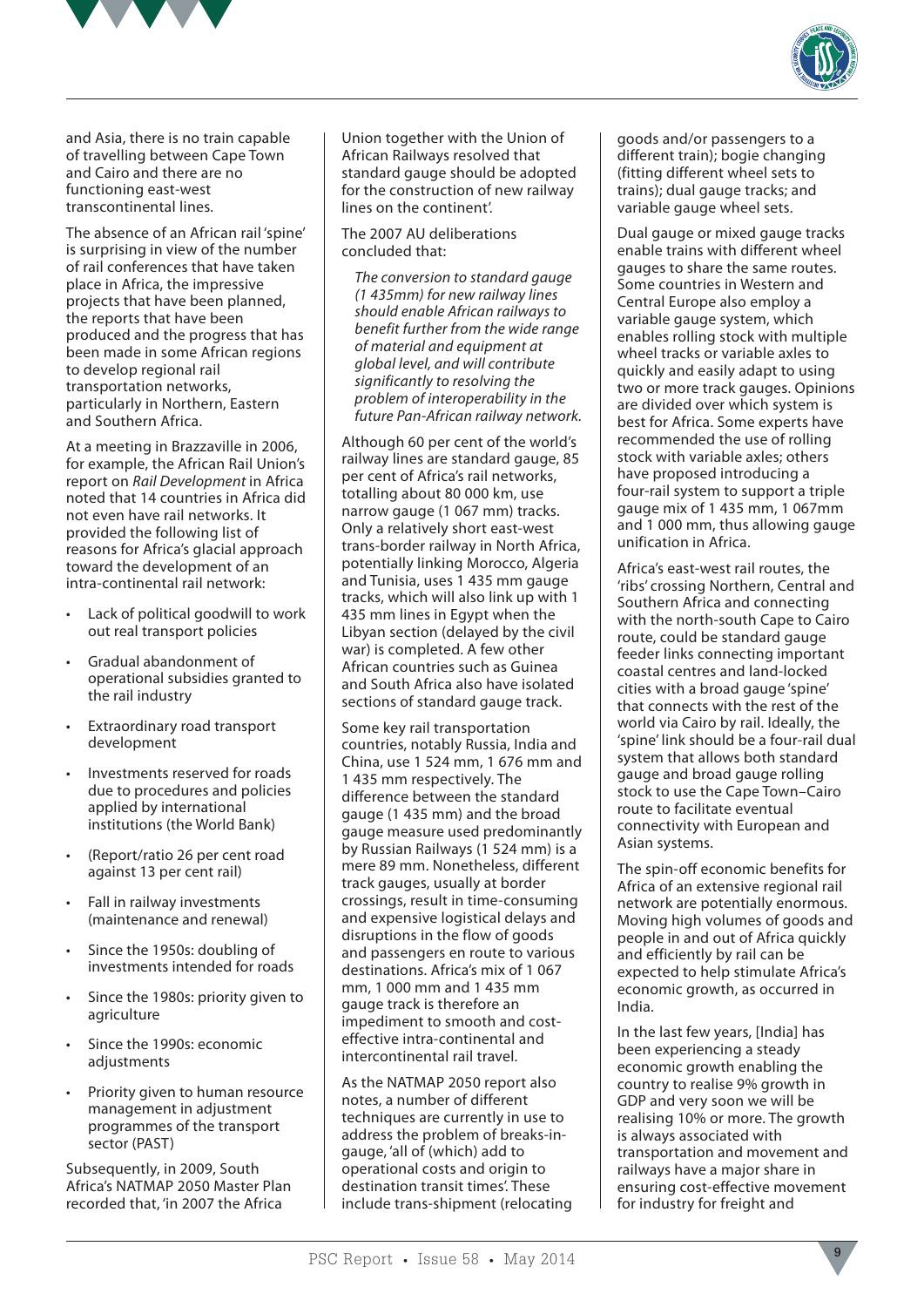



passenger to maintain its competitive edge.

Of course, the development of an African intra-continental rail network would require a dedicated labour force, a competent pool of engineering expertise, adequate funding and effective leadership backed by political will.

Labour is readily available. There is surely no better time than now to turn swords into ploughshares, a goal of peace lovers everywhere that could be given new meaning within the African context by creating a workforce drawn from the ranks of the continent's 35 million unemployed and some of its estimated 2 million professional military personnel; a workforce that could build essential railway lines, roads, stations, tunnels, bridges and port facilities to sustain an intra-African and intercontinental rail network linking Africa to Europe and Asia.

A workforce of 3 500 would take 18 months to complete 250 km of track, using the latest Tubular Modular Track (TMT) technology. A much larger workforce might be expected to complete the entire project, including supportive infrastructure, in ten years. TMT was designed and perfected by a South African civil engineer, Peter Küsel, and has already been used successfully in the deserts of Saudi Arabia and Namibia. Apart from presenting an African solution to an African problem, the great advantage of using the TMT design to expand Africa's rail transportation network, in addition to the obvious initial cost savings, is its relatively light maintenance schedule and its suitability for harsh terrain, including desert conditions. This type of track is also virtually theft-proof when compared with traditional ballasted track, an important additional saving in terms of maintenance.

Financing a mega-infrastructural project such as a continental rail network would no doubt include a re-allocation of existing funding and effective cost-saving measures. In 2012, Africa devoted over \$39 billion to military expenditure, according to the Stockholm

International Peace Research Institute (SIPRA). Setting even half these funds aside every year for ten years should enable Africa to accumulate almost \$240 billion for the required rail network. Having already received \$1 trillion in developmental aid over a period of 60 years (the Marshall Plan required a paltry \$13 billion to rebuild war-torn Europe), Africa now receives about \$50 billion per year in aid from other countries. Twenty per cent of that amount over ten years, devoted solely to the development of rail transportation, would total \$100 billion, which could be added to the amount of \$240 billion. China has reportedly already allocated a similar amount to upgrade its rail system and India is spending \$280 billion to upgrade 64 000 km of tracks over a ten-year period.

The cost advantages of rail construction, in comparison with the development of long-distance highway systems, include traffic and freight volumes, speed and safety considerations, fuel efficiency, maintenance costs, weather considerations and the amount of land required for the construction of a single-lane highway per kilometre as opposed to the amount of land required for a kilometre of dual rail track. In terms of cost-effectiveness, railway construction is economically superior to road construction. Investment in rail infrastructure also has other important benefits for the continent as a whole in that fewer long-haul trucks would need to travel long distances by road, thereby saving funds normally required for highway, bridge and tunnel maintenance as a result of heavy road traffic. Highway use could therefore be reserved almost exclusively for private cars, emergency vehicles and smaller commercial vehicles.

In addition, there are mutual economic advantages in linking virtually every country and region in Africa to Europe, Asia and the Middle East by rail. Motor vehicles and heavy capital equipment, as well as spare parts, clothing, food, household appliances and medical equipment, could then be only days away from the most remote African destinations. Conversely, African producers could transport their products to foreign consumers in a matter of days rather than months.

In her speech the AUC Chair referred specifically to 'an Africa (where) young people could tour on high-speed rail links similar to Europe's Inter-Rail system'. Although bullet trains transporting working commuters, tourists and students at 300 km/h would be impressive, initial planning should focus on creating economic opportunities to enable Africans to actually benefit from anticipated super-fast commuter trains in 2063.

An intra-regional rail network would enable job seekers to access job opportunities; students to access schools, colleges and universities; and tourists to access tourist sites more easily and safely. Africans would also have quicker and easier access to specialist medical facilities. A modern integrated African rail network is also essential for farmers, industrialists and small business entrepreneurs to be able to get their products to urban and foreign markets, either indirectly via road, air or sea or directly by rail.

A direct rail route between Cape Town and Cairo would extend for about 10 000 km, even longer than the Trans-Siberian railway. In theory, getting rail freight from one of these cities to the other in under 72 hours, including stops en route, would require an average speed of slightly more than 140 km/h.

As the NATMAP 2050 report noted, 'experience has shown broader gauges to be generally better than narrower [gauges], causing regret in regions where narrow gauges emerged as standards'. Two broad gauge (1 524 mm) tracks, one north-bound and one south-bound, from Cape Town to Cairo, would make it possible to transport containerised freight between any major African city and Europe or Asia a lot quicker than by sea; and in greater volumes than by air. Double-stacking of containers would double the freight load, but would also require the enlargement of some tunnels, the possible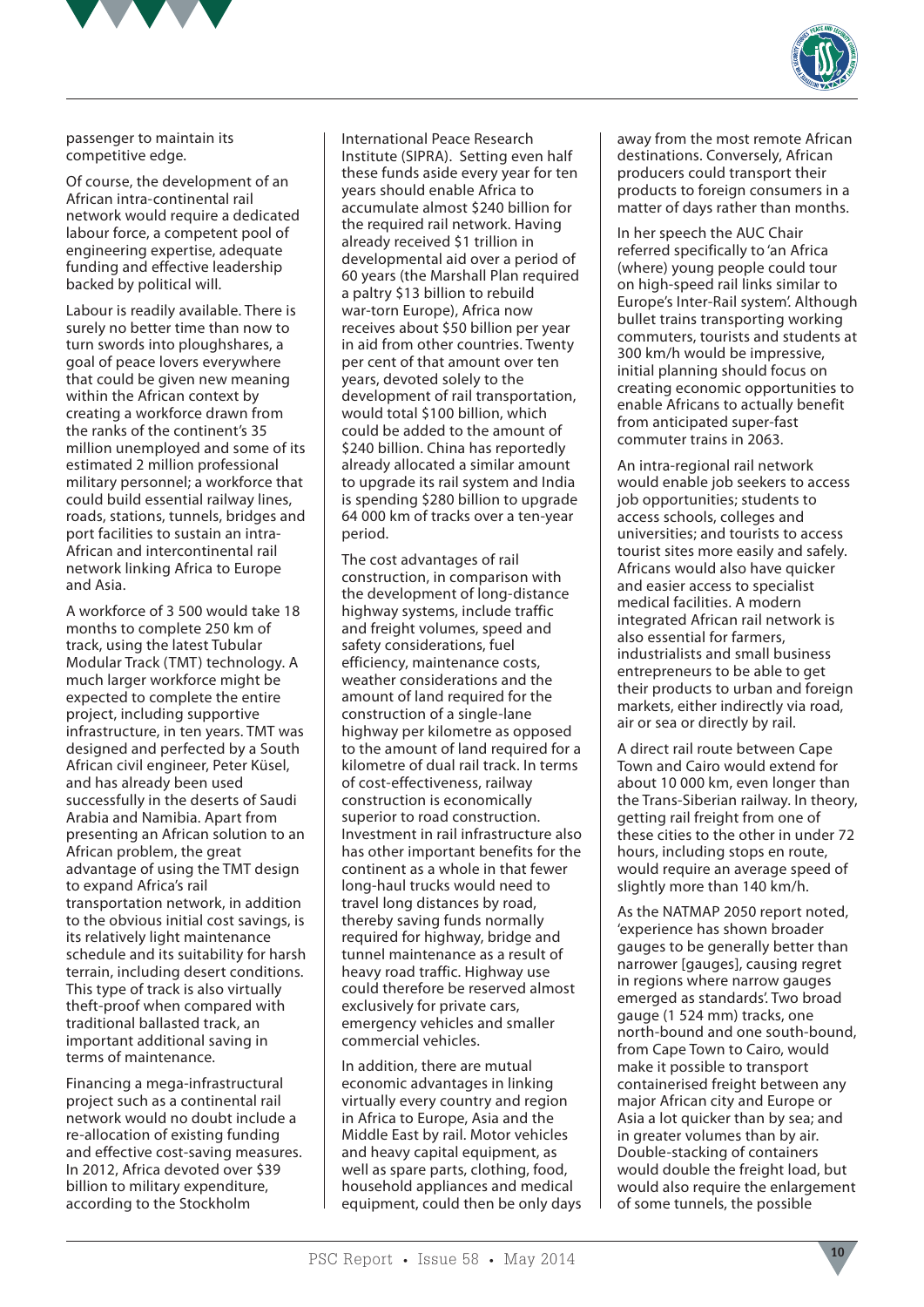



redesign of some rail bridges and the raising of electricity lines where electrified trains are used.

The use of road-railers (hybrid trailers that can be used on both roads and rail tracks) would ensure the smooth transportation of freight between factories, farms, shippers, importers and consumers. The road-railer is essentially a heavy-load truck and trailer with an exceptional and innovative modification to the undercarriage that enables the trailer to be coupled to a freight train in a matter of minutes and hauled by rail to its destination. The truck driver, freed of his trailer, is then able to fetch another loaded trailer for the next freight train. Heavyduty road-railers would spend most of their time on the road travelling between respective warehouses and the nearest freight train station, leaving highways relatively free for other lighter traffic.

Passenger and freight trains cannot be expected to wait idly for borders to open or for customs and immigration officials to spend hours checking freight and passenger documentation. Therefore, one anticipated consequence of a continental rail network would be the facilitation of open borders, with passenger and goods documentation cleared at both source and final destination. This approach would be cost effective, market friendly and beneficial to trade and investment in Africa. It would also encourage use of the continental rail transportation system, reduce the need for long-distance, intraregional travel by road and keep rail costs down.

Clearly, Africa's future growth and unification, as well as its stability and pacification, depends on an effective transportation network. In addition, an efficient, cost-effective rail grid connecting every state and regional economic community, supported by viable road links and urban transit networks, would strengthen the continent's economy and generally raise African living standards. A modern transportation network underpinned by the relative safety,

reliability and cost-effectiveness of a continental rail system would also effectively shorten Africa's longoverdue journey towards political integration, social development, economic prosperity and peace.

Although Africa is at the geographical centre of the international trade system, it lies south of the world's dominant trade route; a golden commercial highway that stretches from Japan through continental Asia and Europe to North America, connecting major trading blocs such as the North American Free Trade Association (NAFTA), the EU, the Association of Southeast Asian Nations (ASEAN) and the Asia-Pacific Economic Cooperation (APEC). The engineering capability already exists to begin building the kinds of bridges and tunnels needed to physically connect North Africa with Spain and the Horn of Africa to Yemen.

As the African Rail Union noted in April 2006:

*Taking into account the fact that the railway in spite of its insufficiencies, had advantages in particular with regard to longdistance transportation, the African leadership should have taken the decision to confer to it the role of lynchpin of an integrated African system of transport by combining both complementary and competitive modes of transport.*

The political factor thus appears to be the weak link in the delivery line. Given the demonstrated absence of realistic technological, financial and physical impediments to the creation of an intra-African rail network, the main reason why there is not a rail network linking north to south and east to west seems to be a lack of political will on the part of African leaders, an absence of vision and perhaps a lack of leadership itself.

As the report of the First African Union Rail Conference concluded in 2006,

*Response to rail development in Africa is political and must come from highly placed Africans responsible for defining the new vision for Africa and ways and* 

*means required for the implementation of the NEPAD [New Partnership for Africa's Development] action plan. Ministers of transport have to prepare and direct the decisions of highly placed officials in charge of the continent.*

The AUC Chair's vision of Africa in 2063 should encourage the region's leaders to do what is necessary to transform the vision into reality. As a first step in the process of establishing a modern African transportation network that one day includes inter-city bullet trains and transcontinental heavy haul freight trains, the completion of the Cape to Cairo rail link, if pursued urgently with dedication and tenacity, need no longer languish as a dream deferred.

#### **SOURCES:**

NATMAP 2050, *National transport master plan 2050: rail working group report*, rail gauge study report, prepared for South Africa's Department of Transport, August 2009 (Note: the working group comprised Africon, SSI and Ingérop)

*Dream deferred*, poem by Langston Hughes

*Rail development in Africa: stakes and prospects, objectives and missions of the African Rail Union* (ARU), First African Union Conference of African Ministers Responsible for Railway Transport, 10–14 April 2006, Brazzaville, Republic of Congo, AU/ EXP/RT/3(I)

APJ Kalam, *Connectivity leads to economic prosperity*, address at the Conference on Railways Vision 2030, New Delhi, 1 March 2008.

Stanley Mkoko, *African Railways– Vision 2025*, TransNet, power point presentation, 4 March 2009.

Interviews with Craig Tengstrom, Contracts Director, Tubular Track, www.tubulatrack.co.za and Jaap van der Merwe, Group CEO, Infradev, www.infradev.co.za